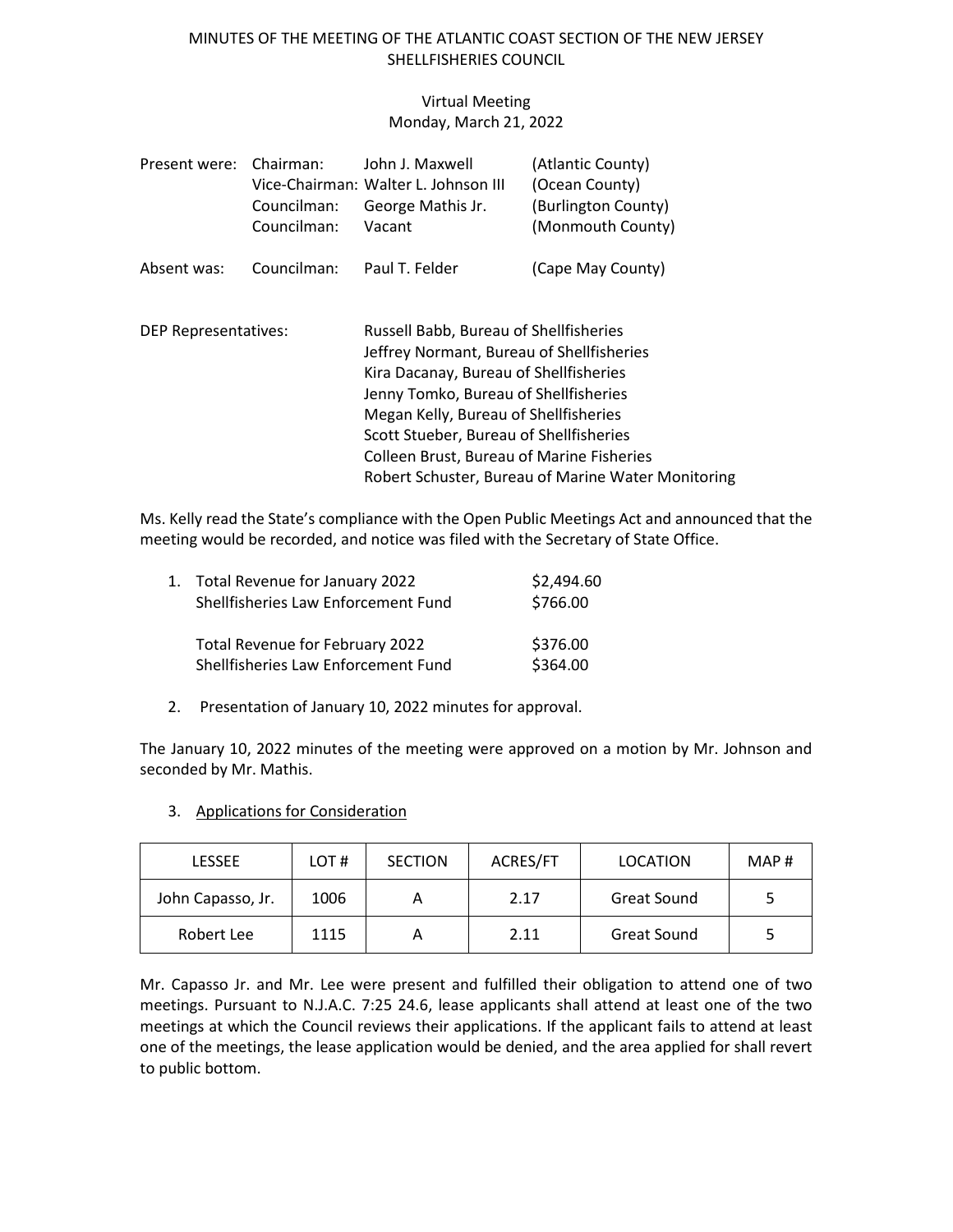### 4. Applications for Decision

| LESSEE        | LOT# | <b>SECTION</b> | ACRES/FT | LOCATION     | MAP# |
|---------------|------|----------------|----------|--------------|------|
| Edward Gaine* | 2810 |                | 2.00     | Steelman Bay | 27.1 |

\*Was in attendance at the January 10, 2022 meeting

Mr. Gaine was in attendance at the January 10, 2022 meeting. A motion was made by Mr. Johnson and seconded by Mr. Mathis to approve the application for decision. Mr. Normant informed Mr. Gaine that he would have 30-days to sign his lease agreement and pay appropriate lease fees.

# 5. Applications for Transfer

| <b>LESSEE</b>   | <b>APPLICANT</b>                                                | LOT# | <b>SECTION</b> | ACRES/FT | <b>LOCATION</b>              | MAP#         |
|-----------------|-----------------------------------------------------------------|------|----------------|----------|------------------------------|--------------|
| Robert E. Mayer | Blue Republic Shellfish,<br><b>LLC</b><br>Constantin L. Andreae | 117  | B              | 2.06     | $GB -$<br>Graveling<br>Point | $\mathbf{1}$ |
| Robert E. Mayer | Blue Republic Shellfish,<br><b>LLC</b><br>Constantin L. Andreae | 2244 | B              | 2.17     | Dry Bay                      | 24.2         |
| Robert E. Mayer | Blue Republic Shellfish,<br>LLC<br>Constantin L. Andreae        | 2308 | B              | 2.10     | Dry Bay                      | 24.2         |
| Robert E. Mayer | Blue Republic Shellfish,<br><b>LLC</b><br>Constantin L. Andreae | 2309 | B              | 2.14     | Dry Bay                      | 24.2         |
| Robert E. Mayer | Blue Republic Shellfish,<br>LLC<br>Constantin L. Andreae        | 2328 | B              | 2.15     | Dry Bay                      | 24.2         |
| Robert E. Mayer | Blue Republic Shellfish,<br><b>LLC</b><br>Constantin L. Andreae | 2329 | B              | 2.44     | Dry Bay                      | 24.2         |
| Robert E. Mayer | Blue Republic Shellfish,<br>LLC<br>Constantin L. Andreae        | 2333 | B              | 1.67     | Dry Bay                      | 24.2         |
| Robert E. Mayer | Blue Republic Shellfish,<br>LLC<br>Constantin L. Andreae        | 2334 | B              | 1.73     | Dry Bay                      | 24.2         |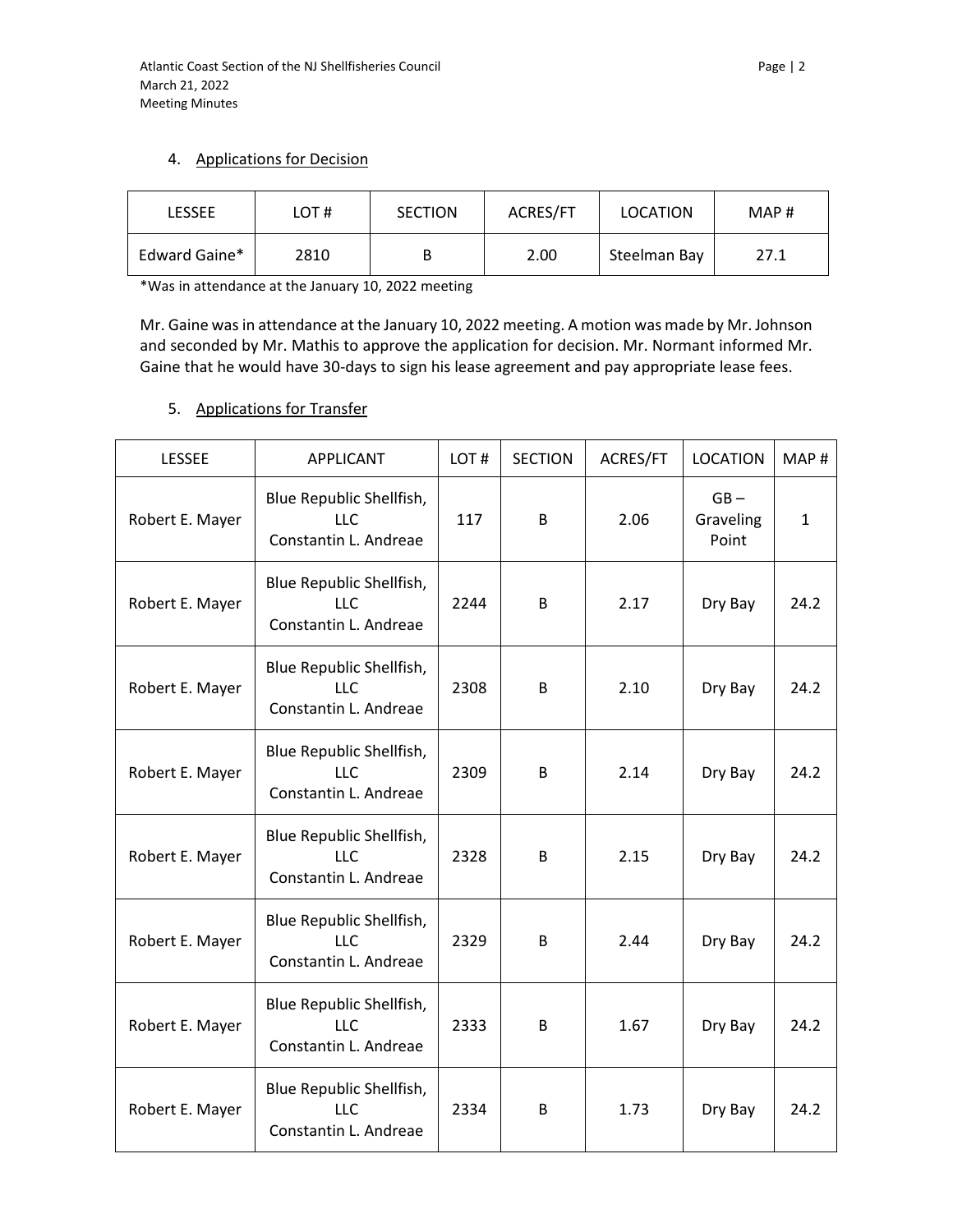| Robert E. Mayer                                                       | Blue Republic Shellfish,<br><b>LLC</b><br>Constantin L. Andreae | 2335 | B | 1.92 | Dry Bay                             | 24.2         |
|-----------------------------------------------------------------------|-----------------------------------------------------------------|------|---|------|-------------------------------------|--------------|
| Robert E. Mayer                                                       | Blue Republic Shellfish,<br><b>LLC</b><br>Constantin L. Andreae | 2336 | B | 2.00 | Dry Bay                             | 24.2         |
| Robert E. Mayer                                                       | Blue Republic Shellfish,<br><b>LLC</b><br>Constantin L. Andreae | 2340 | B | 1.04 | Dry Bay                             | 24.2         |
| Robert E. Mayer                                                       | Blue Republic Shellfish,<br><b>LLC</b><br>Constantin L. Andreae | 2341 | B | 2.20 | Dry Bay                             | 24.2         |
| Robert E. Mayer                                                       | Blue Republic Shellfish,<br>LLC<br>Constantin L. Andreae        | 2342 | B | 1.99 | Dry Bay                             | 24.2         |
| Robert E. Mayer                                                       | Blue Republic Shellfish,<br><b>LLC</b><br>Constantin L. Andreae | 2350 | B | 1.66 | Dry Bay                             | 24.2         |
| Robert E. Mayer                                                       | Blue Republic Shellfish,<br>LLC Constantin L.<br>Andreae        | 2736 | B | 2.00 | $GB -$<br>Great<br>Thorofare        | 24           |
| Robert E. Mayer                                                       | Blue Republic Shellfish,<br>LLC Constantin L.<br>Andreae        | 2752 | B | 1.00 | $GB -$<br>Great<br>Thorofare        | 24           |
| <b>Timothy Hewitt</b>                                                 | Dale S. Parsons                                                 | 616  | B | 2.01 | LEH Bay $-$<br>Jeremy &<br>Gaunt Pt | 6            |
| Little Egg Harbor<br><b>Oyster Company</b>                            |                                                                 |      |   |      | $GB -$                              |              |
| LLC, Theodore<br>Gerike                                               | Matthew Matusky                                                 | 137  | B | 2.36 | Graveling<br>Point                  | $\mathbf{1}$ |
| Little Egg Harbor<br><b>Oyster Company</b><br>LLC, Theodore<br>Gerike | <b>Matthew Matusky</b>                                          | 349  | B | 2.05 | $GB - Cape$<br>Horn                 | 10           |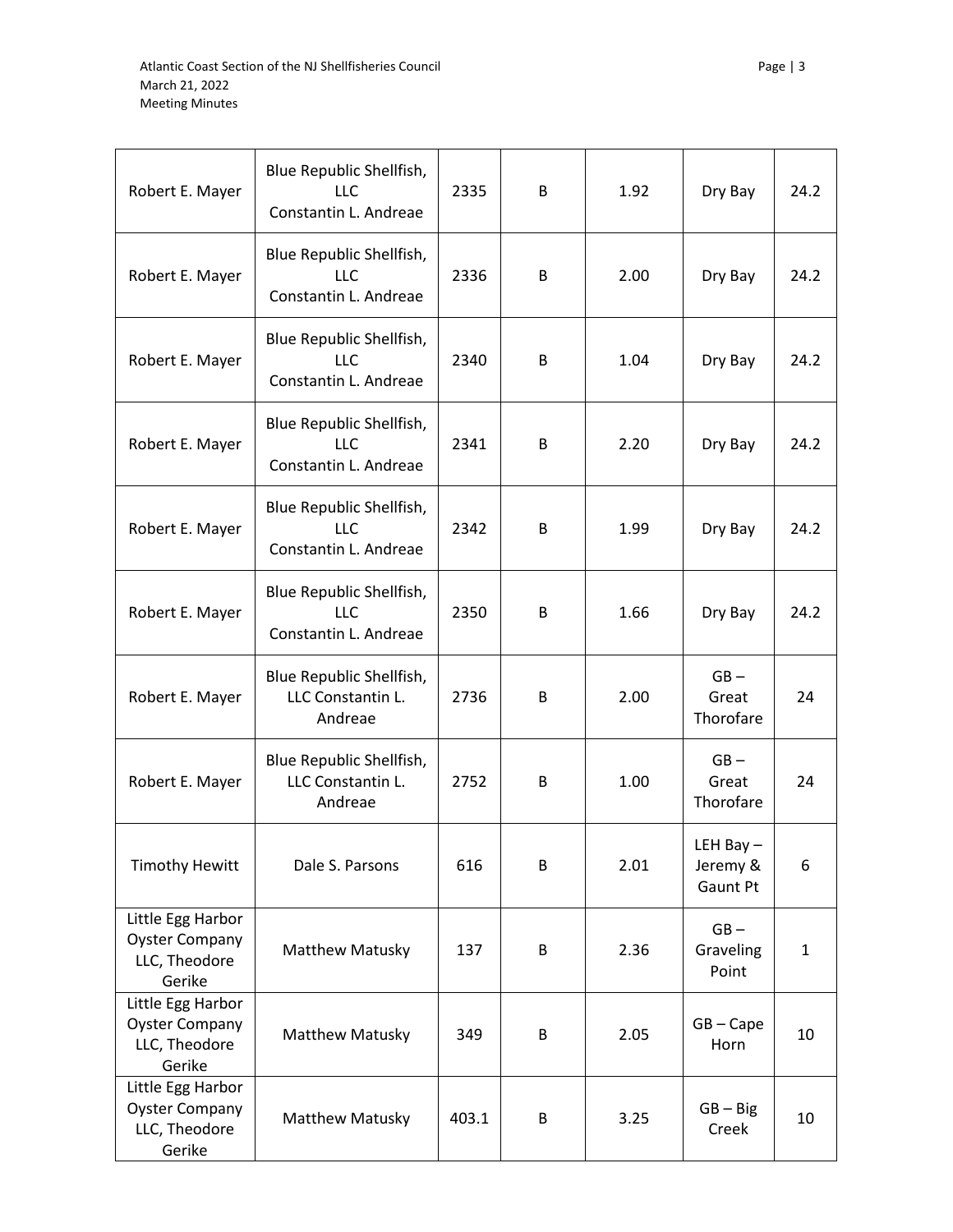The application for transfer from Mr. Mayer to Blue Republic Shellfish LLC (Constantin L. Andreae) and Mr. Hewitt to Mr. Parsons was approved on a motion by Mr. Johnson and seconded by Mr. Mathis.

The agenda incorrectly listed the transfer application from Mr. Theodore Gerike to Mr. Matthew Matusky. Mr. Normant clarified that the leases being transferred were from Little Egg Harbor Oyster Company, LLC (Theodore Gerike) to be transferred to Mr. Matusky. Mr. Johnson suggested to re-open the transfer decision since the Council had already approved the other applications for transfer on a separate motion. Mr. Johnson made a motion and seconded by Mr. Mathis to reopen the decision on the Little Egg Harbor Oyster Company, LLC transfer application to Mr. Matthew Matusky. The application for transfer from Little Egg Harbor Oyster Company LLC (Theodore Gerike) to Mr. Matthew Matusky was approved on a separate motion by Mr. Johnson and seconded by Mr. Mathis.

Mr. Normant stated that the Bureau would contact transfer applicants to set up an appointment to sign their lease agreements.

### 6. Old Business:

#### Offshore Wind

Ms. Brust provided the Council with an update on Offshore Wind development in New Jersey. BOEM held the auction for NY Bight leases on February 23, 2022. Six areas were leased totaling over 488,000 acres in the New York Bight for potential wind energy development and drew competitive winning bids from six companies totaling approximately \$4.37 billion.

New Jersey's next OSW Solicitation had been delayed until Jan 2023. In February, The New Jersey Board of Public Utilities announced it had updated the timeline for issuing the "Third Solicitation" for New Jersey's Offshore Wind development. The Solicitation will be released by January 2023, rather than this fall. The updated timeline would allow the developers who successfully bid for new lease areas in the New York Bight time to further plan the investigation and subsequent development of their lease areas. The transmission solution will be selected from 80 projects submitted by transmission developers for consideration in the State Agreement Approach (SAA) process. The SAA is a collaboration between the NJBPU and PJM Interconnection, LLC (PJM) that enables New Jersey's offshore wind goal to be incorporated into the PJM transmission planning process.

Orsted had begun their Fisheries monitoring for Ocean Wind 1. Orsted was continuing its Ecosystem and Passive Acoustic Monitoring (ECO-PAM) project, in collaboration with Rutgers University and the Woods Hole Oceanographic Institute, to advance research for the North American right whale. A "SLOCUM" glider was recovered last week for routine maintenance and will be relaunched within the next week. RMI was continuing to make progress in the goal to support critical research on wildlife and fisheries for offshore wind.

Ms. Brust stated that the state offshore wind stakeholder meeting, called the NJ Environmental Resources Working Group's Spring meeting will be March 31 from 3-5 pm.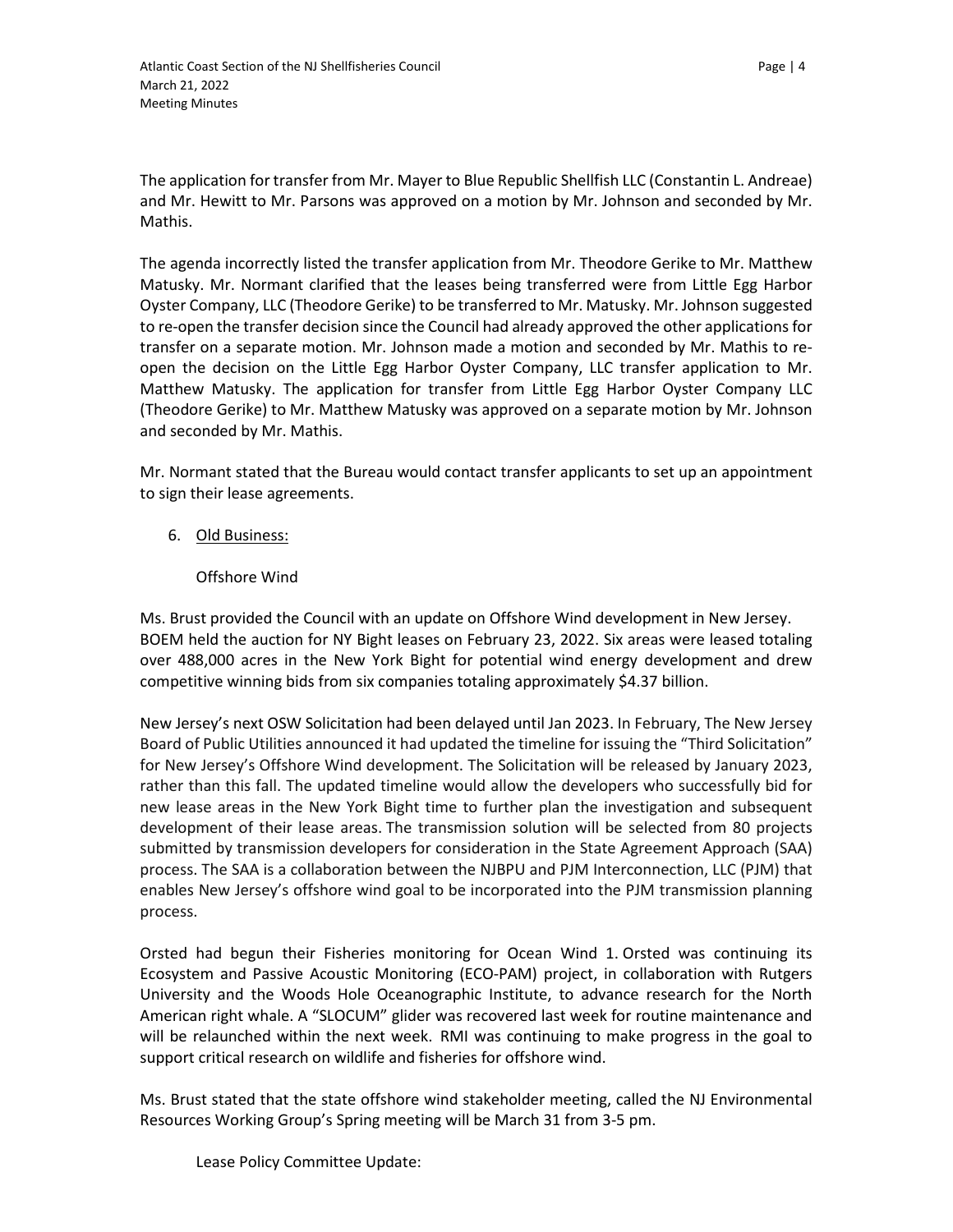Ms. Kelly stated that the Council held a special joint meeting of the Lease Policy and Regulatory Committee on December 1, 2021. Bureau staff prompted Committee discussion with questions focusing on lease utilization. The goal was to broaden discussion by bringing in additional industry members in the Regulatory Committee. There was a consensus among Committee members that a minimum threshold could be developed in order to be considered an "active member" of the shellfish aquaculture industry. Details of what that would include was a topic of discussion for future meetings. Bureau staff are working to develop a Committee summary report to present to the Committee and then the Council based on these discussions.

The December 1, 2021 minutes of the special meeting of the Council were approved on a motion by Mr. Mathis and seconded by Mr. Johnson.

#### Hard Clam Management Plan

Ms. Dacanay explained that Bureau staff worked with Mr. Mathis to develop an advisory committee to assist in the development of a hard clam management plan for New Jersey. Ms. Dacanay presented a table of proposed members of the advisory committee. There were a number of industry sector areas that remained vacant at this time. The Bureau was able to find interest in the recreational, NGO, and academic sectors. Ms. Dacanay noted that Mr. Mathis would be committee chair and hold a position in the aquaculture sector. They were working to reach out to additional industry members who might be interested in participating in the committee. Mr. Maxwell suggested to clarify that Mr. Mathis would participate as a Council representative in addition to the aquaculture sector.

Ms. Dacanay updated the Council that the Plan Development Team has been meeting monthly. She would provide a Council report once those discussions move further.

Mr. Johnson asked for the hard clam relay program to be added as a sector. Mr. Babb noted that adding additional sectors to the advisory committee would be a Council decision and the Bureau would be open to adding additional sector representation. There was no opposition from Council to add a relay sector.

Mr. Avery asked during public comment if the advisory committee would include dealers, the Council agreed that at this time the committee would not include dealers.

The membership structure as outlined in Figure 1 below was approved on a motion by Mr. Maxwell and seconded by Mr. Johnson.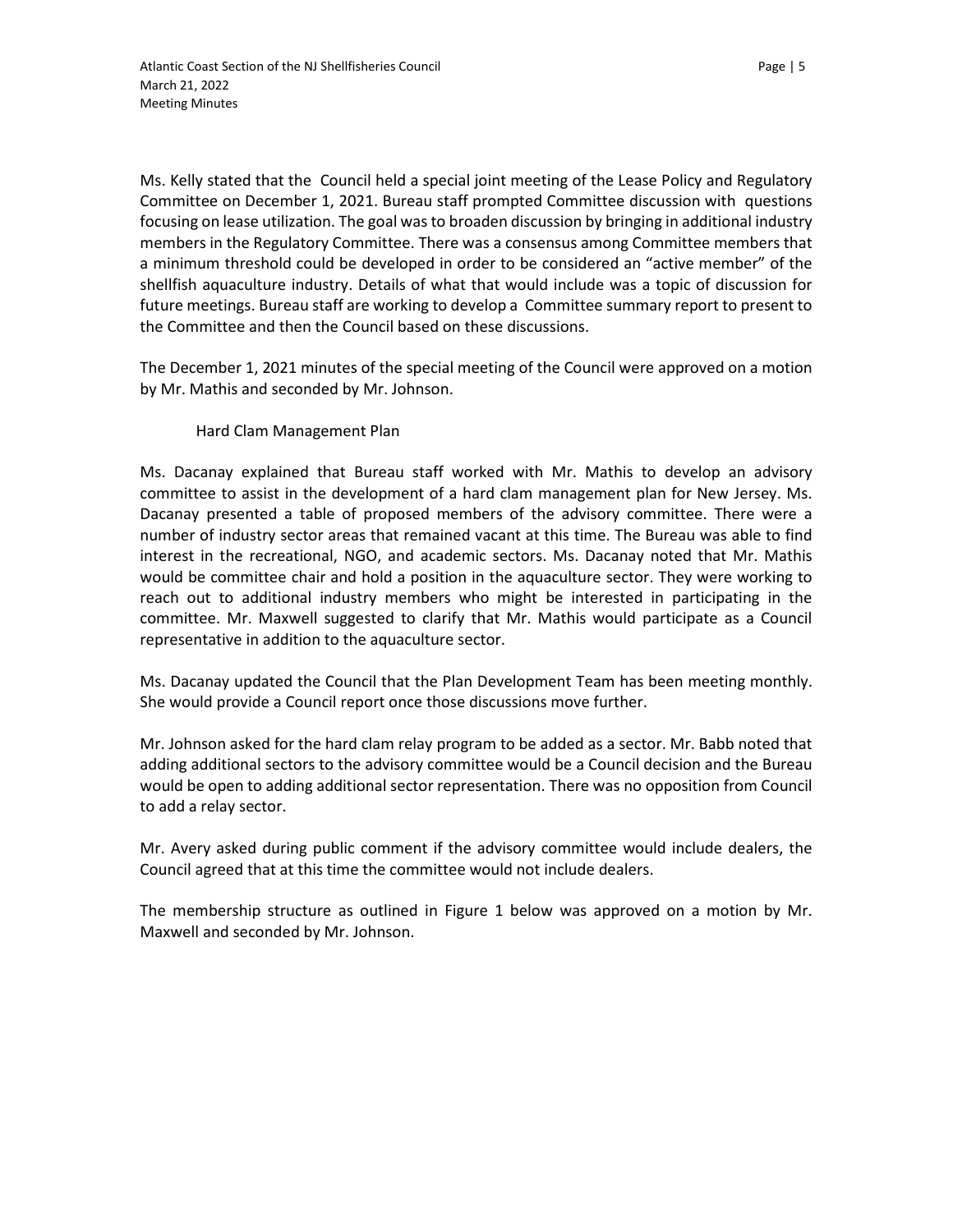#### (Figure 1)

| Sector                             | Name                               |  |  |
|------------------------------------|------------------------------------|--|--|
| Shellfisheries Council/Aquaculture | George Mathis*<br>*Committee Chair |  |  |
| Aquaculture                        | (empty)                            |  |  |
| Depuration                         | <b>Kevin Kirk</b>                  |  |  |
|                                    | (empty)                            |  |  |
| <b>Wild Harvest</b>                | (empty)                            |  |  |
|                                    | (empty)                            |  |  |
| Relay                              | (empty)                            |  |  |
| Recreational                       | <b>Ed Schuler</b>                  |  |  |
| <b>NGO</b>                         | Dr. Jim Vasslides (BBP)            |  |  |
|                                    | Deb Licato-Meiman (ReClam the Bay) |  |  |
| Academia                           | Dr. Douglas Zemeckis               |  |  |
|                                    | Dr. Daphne Munroe                  |  |  |
|                                    | Dr. John Wiedenmann                |  |  |

#### Aquaculture Advisory Council Update

Ms. Wenczel stated as a result of discussions at the January Aquaculture Advisory Council (AAC) meeting, the Aquaculture Management Plan (AMP) Committee and the Legislative Committee have reconvened. Ms. Wenzcel explained that the AMP Committee was charged with updating the AMPs in relation to the Right to Farm Act and the Legislative Committee has been charged with reviewing AAC membership, the Aquaculture Development Act, and reviewing aquaculture related legislature. Both Committees met in March and were planning to meet in April prior to the next AAC meeting Friday, April 22, 2022.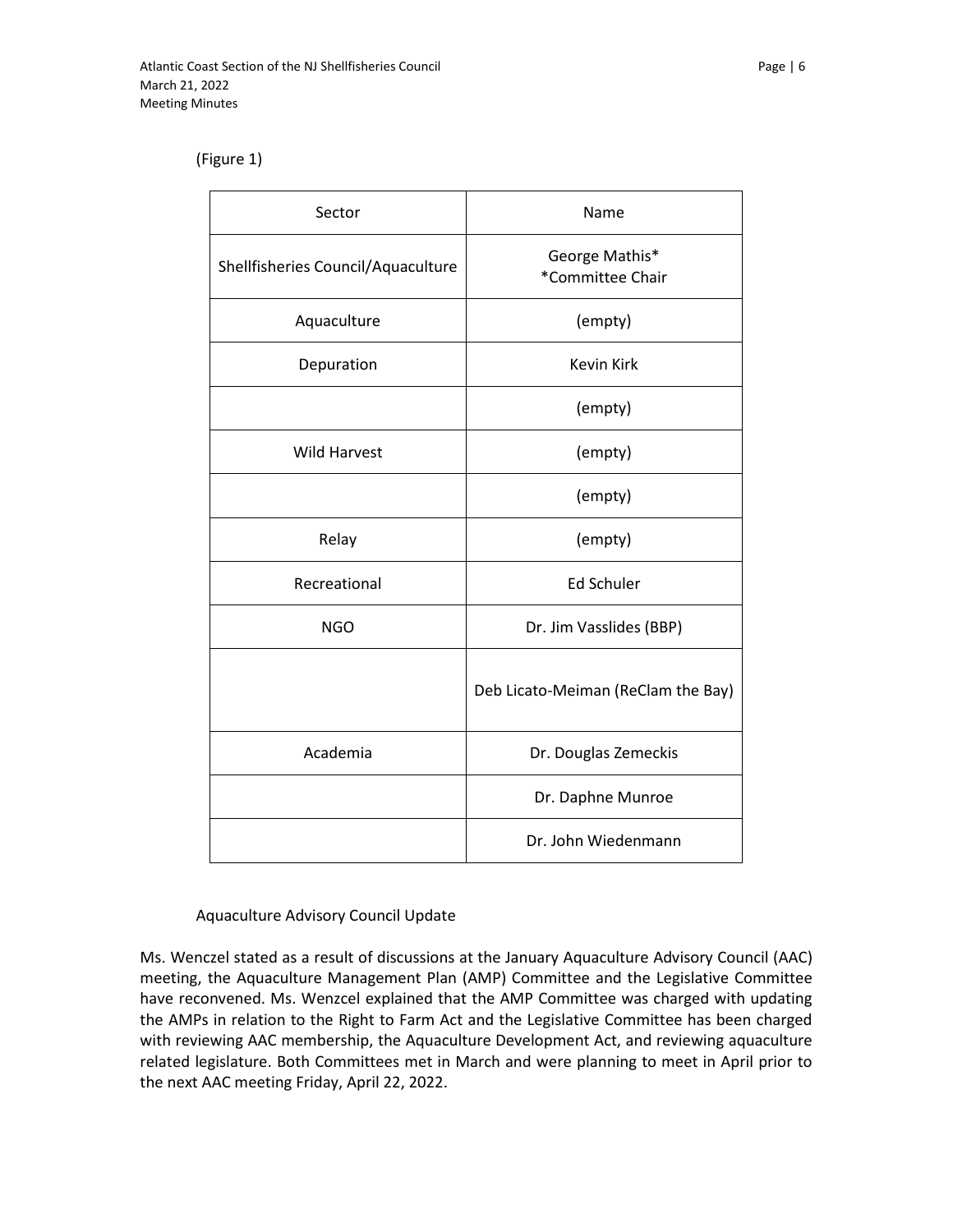Rutgers Sea Grant Project: GIS-Based Tool for Shellfish Aquaculture:

Mr. Babb explained that the project team met with Council chairs from both the Atlantic Coast and Delaware Bay sections of the Council to provide them a brief overview of what the shellfish aquaculture spatial planning tool was and to clarify the intended purpose. The project team wanted to present the tool at each section's Council meeting. The goal was to have a presentation at the April Atlantic Coast Council meeting.

Mr. Maxwell added that the proposed tool was very thorough but raised significant concerns about how it would impact the industry. Mr. Maxwell urged the Council and industry members to come to the next meeting prepared to ask questions. Mr. Normant asked Mr. Maxwell if his concerns were regarding the information being public facing and explained that a lot of the information shown within the proposed tool was information that the Bureau reviewed anyway as part of the leasing program. Mr. Maxwell agreed that he had concerns regarding the information being available to the public and questioned how it would impact the Council's authority in addition to the Council's leasing committee review process. Mr. Johnson expressed similar concerns. Further discussion ensued.

Mr. Babb added that the project team has been open to hearing concerns regarding the project and clarified that this project is not an aquaculture plan. Mr. Babb reiterated what Mr. Normant stated that even though it would be forward facing, the data was still the same that the Bureau and Council have used in the past. Further discussion ensued.

# Legislative Update

Ms. Kelly provided a brief update of legislative bills that were currently under review:

- A733/S793 requires assessment of bay scallop resource and authorizes DEP to establish a bay scallop fishery.
	- o 1/11/22 introduced and referred to Assembly Agriculture Committee
	- $\circ$  1/18/22 introduced, referred to Senate Environment & Energy Committee
- S556 eliminated shellfish license fee for veterans and active-duty service members
	- $\circ$  1/11/22 introduced, referred to Senate Environment & Energy Committee
- S428/A3039 extends Right to Farm protections to certain aquaculture activities
	- $\circ$  2/28/22 Introduced, referred to Assembly Agriculture & food Security Committee

Discussion ensued regarding a bay scallop fishery legislation. No Council comments on the other bills presented. Mr. Parsons provided public comment in support of Right to Farm protections.

#### Slow Clam Growth

Ms. Dacanay updated Council that staff met with the Bureau of Marine Water Monitoring, staff at the NOAA Lab at Milford, CT, and an industry member to begin addressing the concerns of reported slow clam growth in the Little Egg Harbor area. NOAA planned to perform condition index monitoring with clams provided by staff and industry. Ms. Dacanay clarified that at this time the monitoring was short-term in capacity due to funding unless dedicated funding was secured. Ms. Dacanay added the Fish & Wildlife's pathology lab planned to perform some background disease monitoring and the Bureau of Marine Water Monitoring planned to provide chlorophyll and other water quality data to NOAA.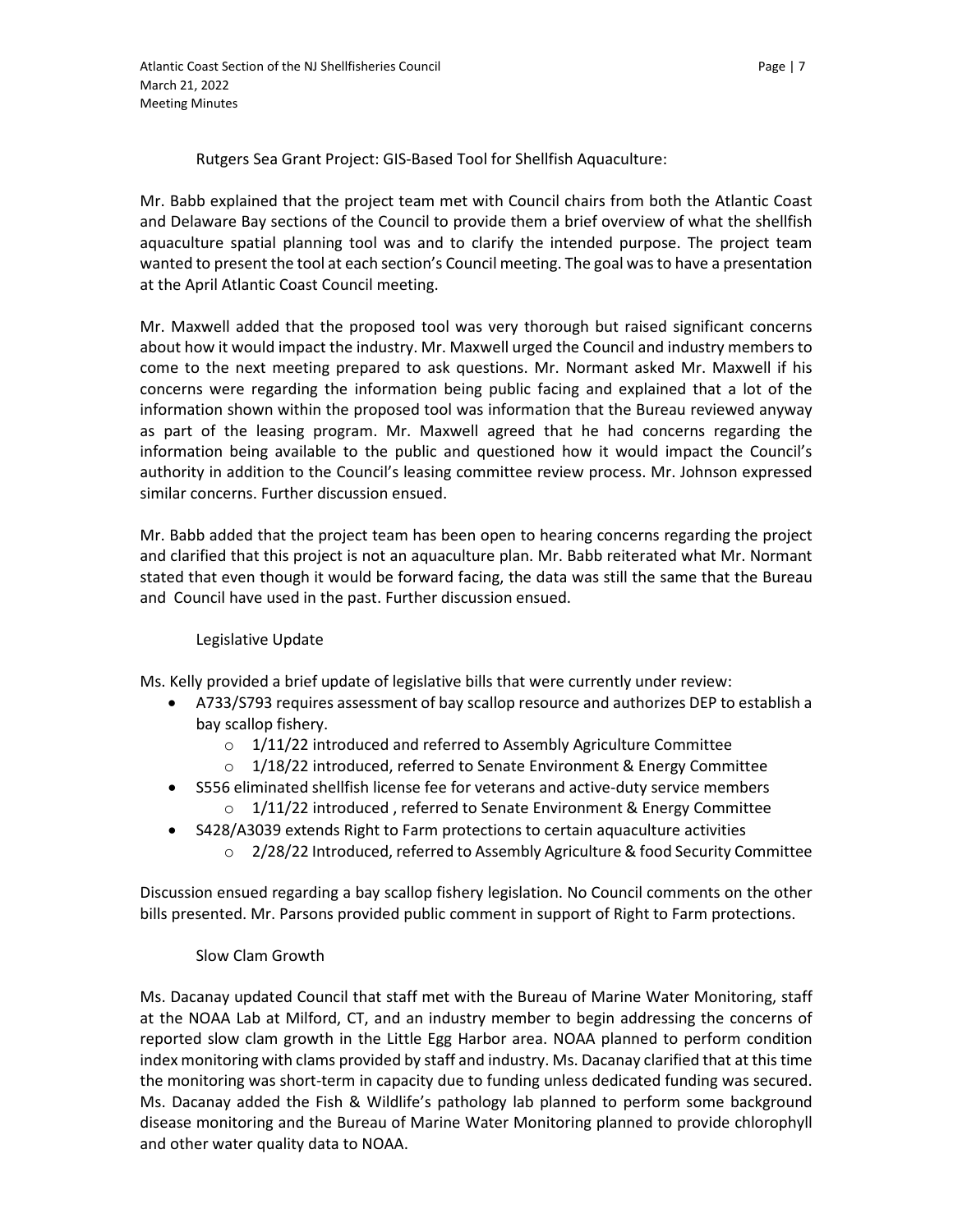Discussion ensued regarding potential slow clam growth in Dry Bay and other areas in addition to Little Egg Harbor Bay.

Mr. Parsons provided public comment that he was in support of a monthly or bi-monthly phytoplankton study in the major growing areas to provide more data to make better decisions moving forward.

# 7. New Business:

New Jersey Ocean Acidification Monitoring Network Workshop

Ms. Kelly explained that a virtual workshop was held in November 2021 facilitated by Rutgers University and the Ocean Acidification Team from the NJDEP Coastal Management Program which focused on developing a statewide ocean acidification monitoring network. A summary document was prepared to recap what was presented at the workshop. Ms. Kelly provided the link to the document. Rutgers University and DEPs Ocean Acidification Team requested to present to the Council at an upcoming meeting as part of their stakeholder outreach. Council agreed to have the presentation at an upcoming meeting either in May or June.

# Shellfish Water Classification Downgrade

Mr. Schuster summarized a series of shellfish growing water suspensions that were under review for final approval and the maps would be available soon. Mr. Schuster noted that several lease areas were impacted due to the suspensions and were shared with the Bureau of Shellfisheries. These impacted areas will be studied further to help determine what could have caused the water quality downgrades. Mr. Gaine ask for clarification on the type of closure. Mr. Schuster clarified that the suspension was due to fecal coliform bacteria. Further discussion ensued.

#### In-Person Council Meetings

Mr. Maxwell asked what the State's plan was for in-person Council meetings moving forward. Mr. Babb explained that if the Council returns to in-person meetings the Bureau would be required to offer a hybrid set up with the option for in-person and virtual attendance. Staff was looking into potential meeting areas but was having difficulty finding a meeting area that had availability for the current schedule on Monday nights. Mr. Babb suggested working with the Council to determine a home base and expand meetings to the northern and southern regions within the state. After discussions, Council asked to remain virtual until there was a plan in place where the location would be for future meetings. Mr. Babb offered to provide potential meeting dates and locations at the next meeting for Council discussion.

#### Public Comment

Mr. Parsons requested clarification on Title 50 protections for floating gear and other aquaculture gear in the water column. Further discussion ensued regarding potential situations where the statute was in question for removal of gear on a lease. Mr. Maxwell suggested bringing the topic to a future lease committee meeting for further discussion.